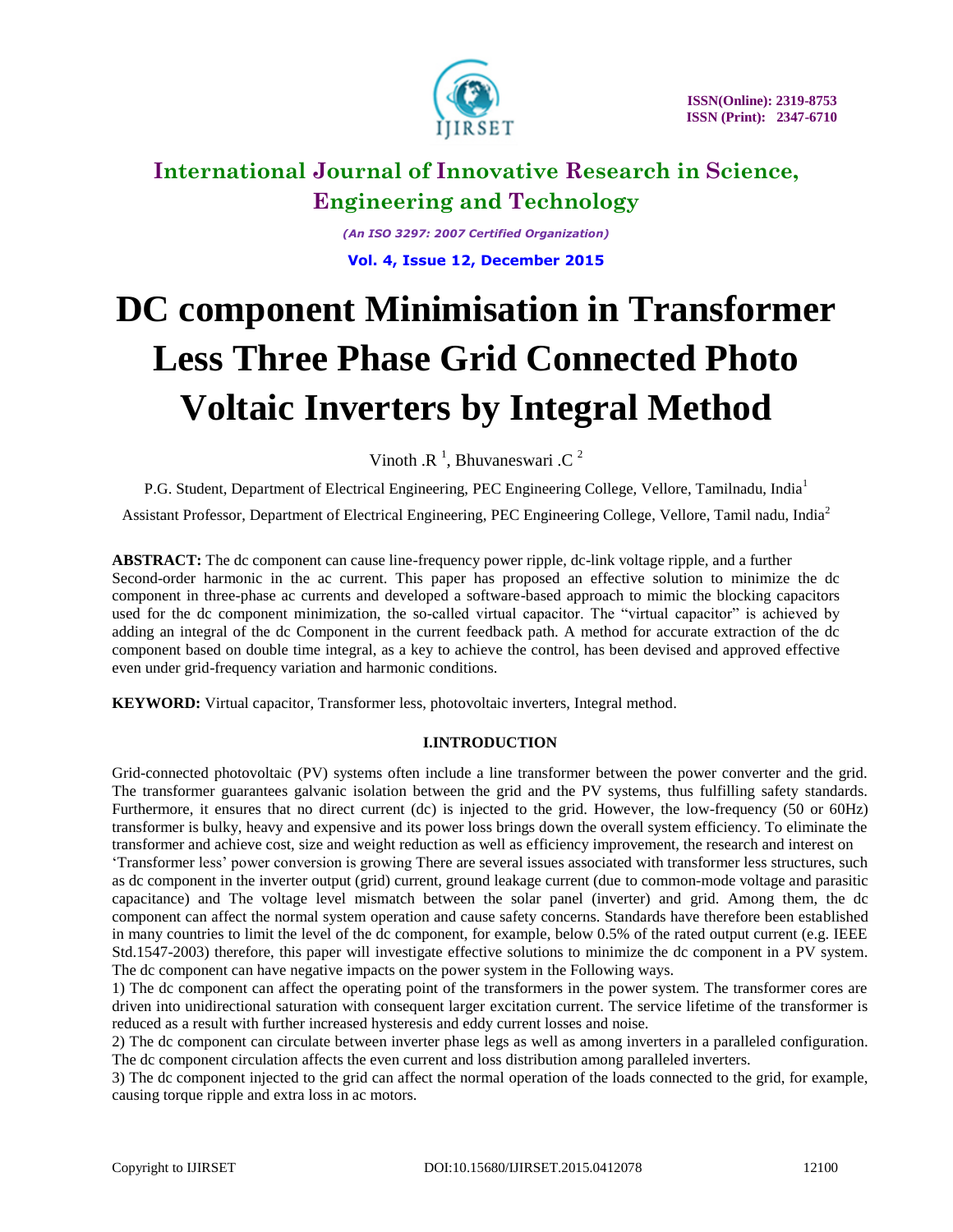

 **ISSN(Online): 2319-8753 ISSN (Print): 2347-6710** 

# **International Journal of Innovative Research in Science, Engineering and Technology**

*(An ISO 3297: 2007 Certified Organization)*

### **Vol. 4, Issue 12, December 2015**

4) The corrosion of grounding wire in substations is intensified due to the dc component. There are several sources leading to the dc components in grid connected inverters: 1) asymmetry in the switching behavior of power semiconductor devices, 2) imparity in gate driver circuits, 3) device turn-on and turn-off delays, 4) non-identical device voltage drops (on-state resistance, saturation voltage, etc), 5) sampling biases from the ac current and ac voltage sensors, etc . Minimization of the dc component in transformer less PV inverters has been extensively investigated in literatures. Several solutions have been developed which can be grouped into two categories: passive methods and active methods. For example, coupling transformers and blocking capacitors are inserted on the inverter ac side to minimize the dc component.

### **II SYSTEM UNDER STUDY**

GRID-CONNECTED photovoltaic (PV) systems often include a line transformer between the power converter and the grid. The transformer guarantees galvanic isolation between the grid and the PV systems, thus fulfilling safety standards. Furthermore, it ensures that no direct current (dc) is injected to the grid. However, the low-frequency (50 or 60 Hz) transformer is bulky, heavy, and expensive and its power loss brings down the overall system efficiency. To eliminate the transformer and to achieve cost, size, and weight reduction as well as efficiency improvement, the research and interest on "transformer less" power conversion is growing. There are several issues associated with transformer less structures, such as dc component in the inverter output (grid) current, ground leakage current (due to common-mode voltage and parasitic capacitance), and the voltage-level mismatch between the solar panel (inverter) and grid.



Block diagram for Dc component minimization. Among them, the dc component can affect the normal system operation and cause safety concerns. Standards have therefore been established in many countries to limit the level of the dc component, for example, below 0.5% of the rated output current (e.g., IEEE Standard 1547-2003). Therefore, this paper will investigate effective solutions to minimize the dc component in a PV system.



Fig 1.1 Schematic of the dc component Minimization feed forward system.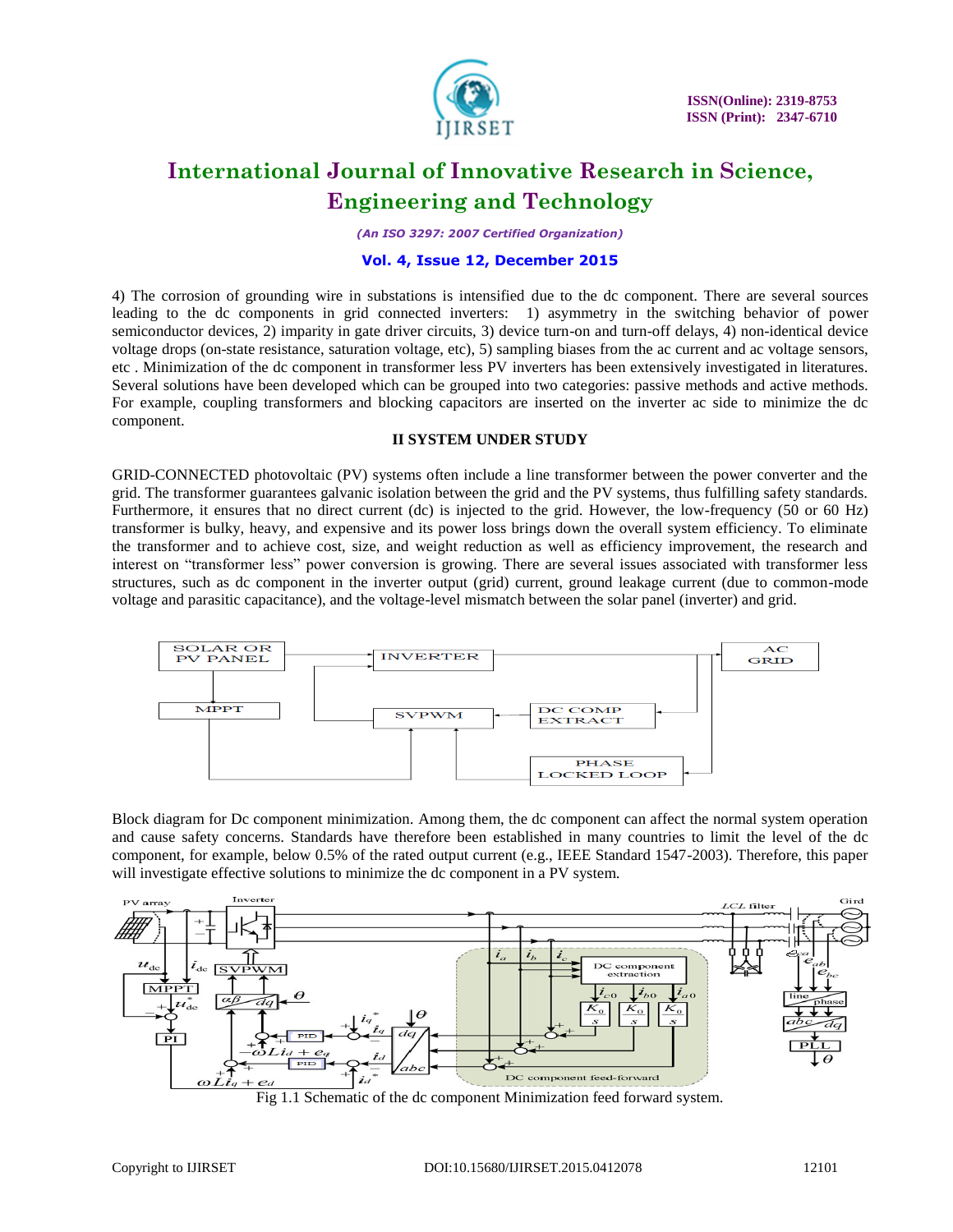

 **ISSN(Online): 2319-8753 ISSN (Print): 2347-6710** 

# **International Journal of Innovative Research in Science, Engineering and Technology**

*(An ISO 3297: 2007 Certified Organization)*

#### **Vol. 4, Issue 12, December 2015**

### **III VIRTUAL CAPACITORS**

One way to block the dc component is to put a capacitor *C* in series with the ac side of the inverter as shown in. However, in order to reduce the capacitive reactance at other frequencies, the capacitor value needs to be large, which increases the size and cost of the system. This series capacitor may also affect the system dynamic response and reduce transmission efficiency. Nevertheless, the physical capacitor can be replaced by software-based method and advanced control strategy which mimics the operation of the series capacitor in a single phase PV system.



Fig 1.2 PV inverters connected with virtual capacitors.

The current control loop diagram of the single-phase PV inverter with the blocking capacitor is shown in where *the reference is current; G* is the controller transfer function, and *KPWM* is the gain of pulse width modulator. If the capacitor voltage feedback terminal (1/*Cs*) is moved to the front of the pulse width modulator (*K*PWM), the control diagram can be equivalently transformed to the structure shown in. As seen, the blocking capacitor *C* is replaced with an integral and feedback block, the so-called virtual capacitor. This virtual capacitor can be implemented with softwarebased method and avoids the uses of physically large and expensive ac capacitors to block the dc component.

### **IV SPACE VECTOR PULSE WIDTH MODULATION**

Space vector PWM is an advanced, computationally intensive technique that offers superior performance in variablespeed drives. This technique has the advantage of taking account of interaction among the phases when the load neutral is isolated from the center tap of the dc supply. Space vector PWM can be used to minimize harmonic content of the three-phase isolated neutral load.



Fig: 3.7 Space Vector PWM.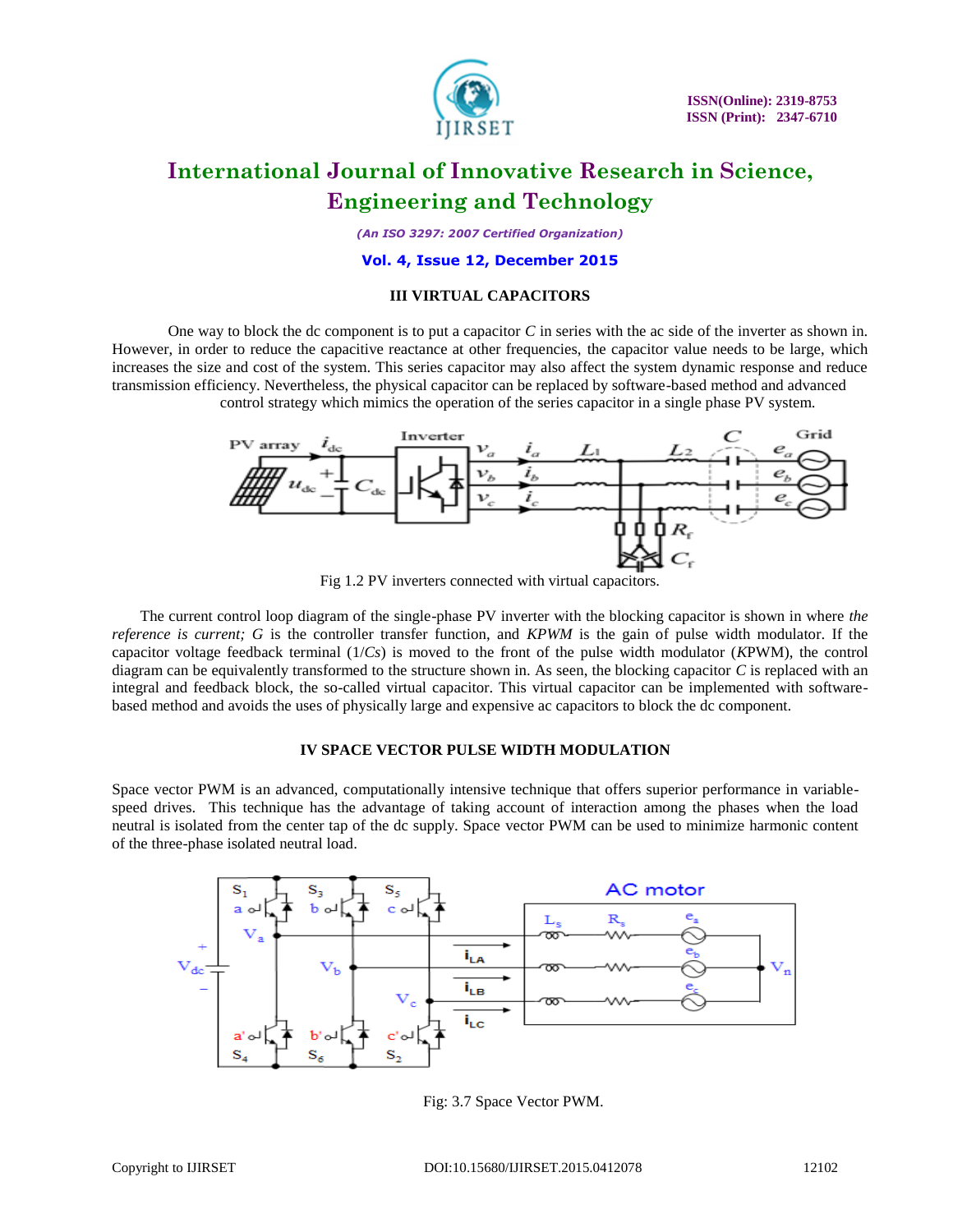

*(An ISO 3297: 2007 Certified Organization)*

# **Vol. 4, Issue 12, December 2015**

When an upper switch is turned on (i.e., a, b or c is "1"), the corresponding lower switch is turned off (i.e., a', b' or c' is "0").Eight possible combinations of on and off patterns for the three upper transistors  $(S_1, S_3, S_5)$ The eight combinations, phase voltages and output line to line voltages

| <b>Voltage</b><br><b>Vectors</b> | <b>Switching Vectors</b> |          |         | Line to neutral voltage             |                   |                                     | Line to line voltage                |                                     |                   |
|----------------------------------|--------------------------|----------|---------|-------------------------------------|-------------------|-------------------------------------|-------------------------------------|-------------------------------------|-------------------|
|                                  | $\mathbf{a}$             | ь        | c       | $\mathbf{V}_{\mathbf{a}\mathbf{n}}$ | $\mathbf{V_{bn}}$ | $\mathbf{v}_{\mathbf{c}\mathbf{n}}$ | $\mathbf{V}_{\mathbf{a}\mathbf{b}}$ | $\mathbf{v}_{\mathbf{b}\mathbf{c}}$ | $\mathbf{V}_{ca}$ |
| $\mathbf{v}_{\mathbf{o}}$        | $\Omega$                 | $\circ$  | $\circ$ | $\circ$                             | $\circ$           | $\circ$                             | $\circ$                             | $\circ$                             | $\mathbf{o}$      |
| $\mathbf{V}_4$                   | 1                        | $\circ$  | $\circ$ | 2/3                                 | $-1/3$            | $-1/3$                              | 1                                   | $\circ$                             | $-1$              |
| $\mathbf{v}_2$                   |                          | 1        | $\circ$ | 1/3                                 | 1/3               | $-2/3$                              | $\circ$                             | 1                                   | $-1$              |
| $V_{3}$                          | $\circ$                  | 1        | $\circ$ | $-1/3$                              | 2/3               | $-1/3$                              | $-1$                                | 1                                   | $\circ$           |
| $V_4$                            | $\Omega$                 | 1        | 1       | $-2/3$                              | 1/3               | 1/3                                 | $-1$                                | $\Omega$                            |                   |
| $V_{5}$                          | $\Omega$                 | $\circ$  | 1       | $-1/3$                              | $-1/3$            | 2/3                                 | $\circ$                             | $-1$                                | -1                |
| $V_{\rm s}$                      |                          | $\Omega$ | 1       | 1/3                                 | $-2/3$            | 1/3                                 |                                     | $-1$                                | $\Omega$          |
| $V_7$                            |                          | 1        | 1       | $\mathbf{o}$                        | $\circ$           | $\bullet$                           | $\circ$                             | $\circ$                             | $\circ$           |

(Note that the respective voltage should be multiplied by  $V_{dc}$  ) Table 1.1 Space Vector PWM Modulations.



Fig 1.2 D-Q axis of SVPWM.

 Treats the sinusoidal voltage as a constant amplitude vector rotating at constant frequency. This PWM technique approximates the reference voltage  $V_{ref}$  by a combination of the eight switching patterns (V<sub>0</sub> to V<sub>7</sub>) Coordinate Transformation (abc reference frame to the stationary d-q frame).A three-phase voltage vector is transformed into a vector in the stationary d-q coordinate frame which represents the spatial vector sum of the three-phase voltage.

### V **MPPTWITH PI CONTROLLER**

MPPT or Maximum Power Point Tracking is algorithm that included in charge controllers used for extracting maximum available power from PV module under certain conditions. The voltage at which PV module can produce maximum power is called "maximum power point" (or peak power voltage). Maximum power varies with solar radiation, ambient temperature and solar cell temperature .A MPPT, or maximum power point tracker is an electronic DC to DC converter that optimizes the match between the solar array (PV panels), and the battery bank or utility grid. To put it simply, they convert a higher voltage DC output from solar panels (and a few wind generators) down to the lower voltage needed to charge batteries. (These are sometimes called "power point trackers" for short - not to be confused with PANEL trackers, which are a solar panel mount that follows, or tracks, the sun).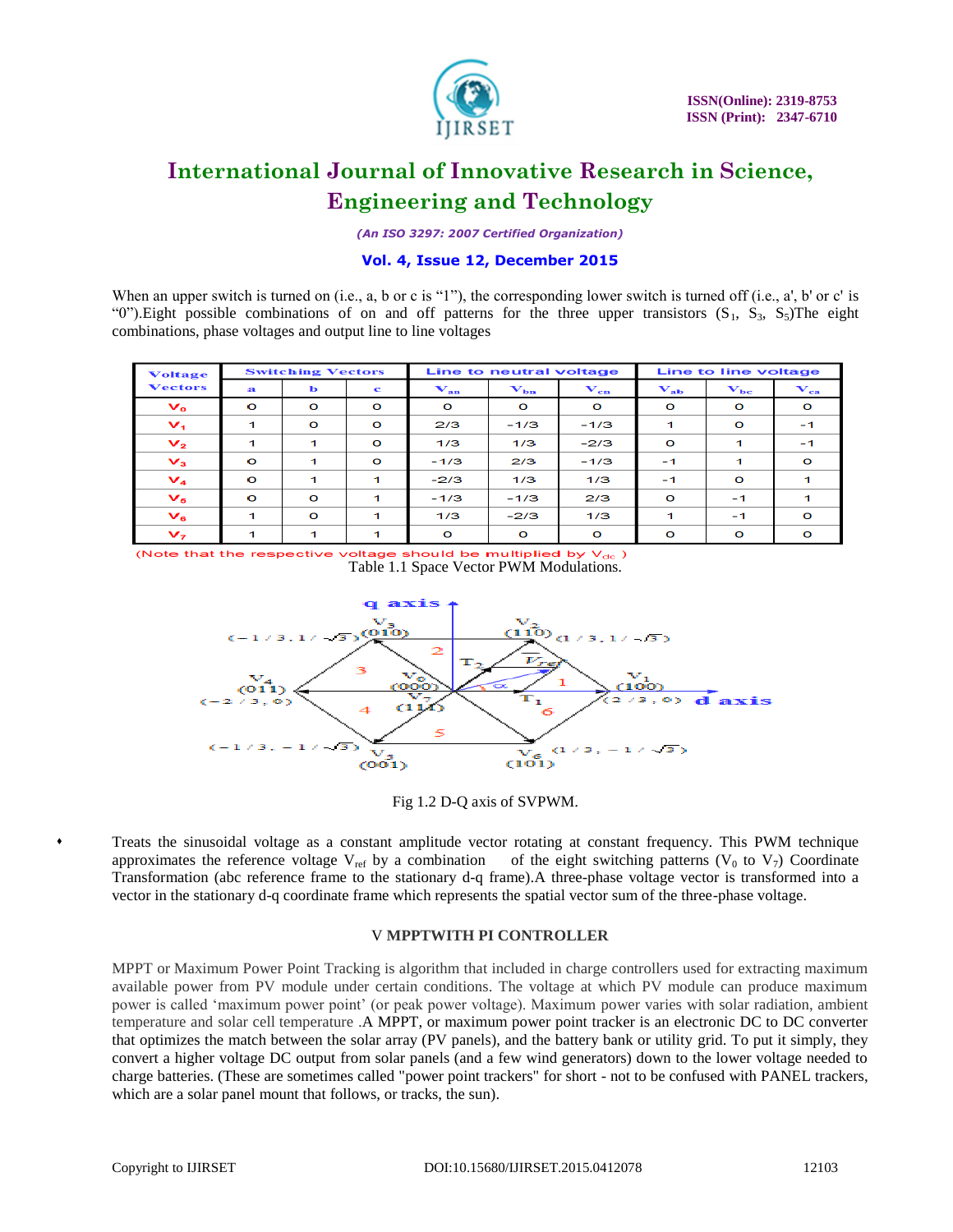

 **ISSN(Online): 2319-8753 ISSN (Print): 2347-6710** 

# **International Journal of Innovative Research in Science, Engineering and Technology**

*(An ISO 3297: 2007 Certified Organization)*

### **Vol. 4, Issue 12, December 2015**

### **VI SIMULATIONS AND RESULTS**

From the DC component minimization in transformer less used to get pure power to feed in an AC grid to impure of injecting the frequency power ripple, DC voltage ripple and further second order harmonics losses. To be maximum voltage dip to be compensated.

In the simulink model, this model is compensated by photo voltaic inverters there are further connected to identical loads so that their performance are fairly compared. The controller PI employed in the compensated feeder. The loads investigated in this work are static linear and static non-linear loads.



**OUTPUT:-**



Fig. 1. grid output.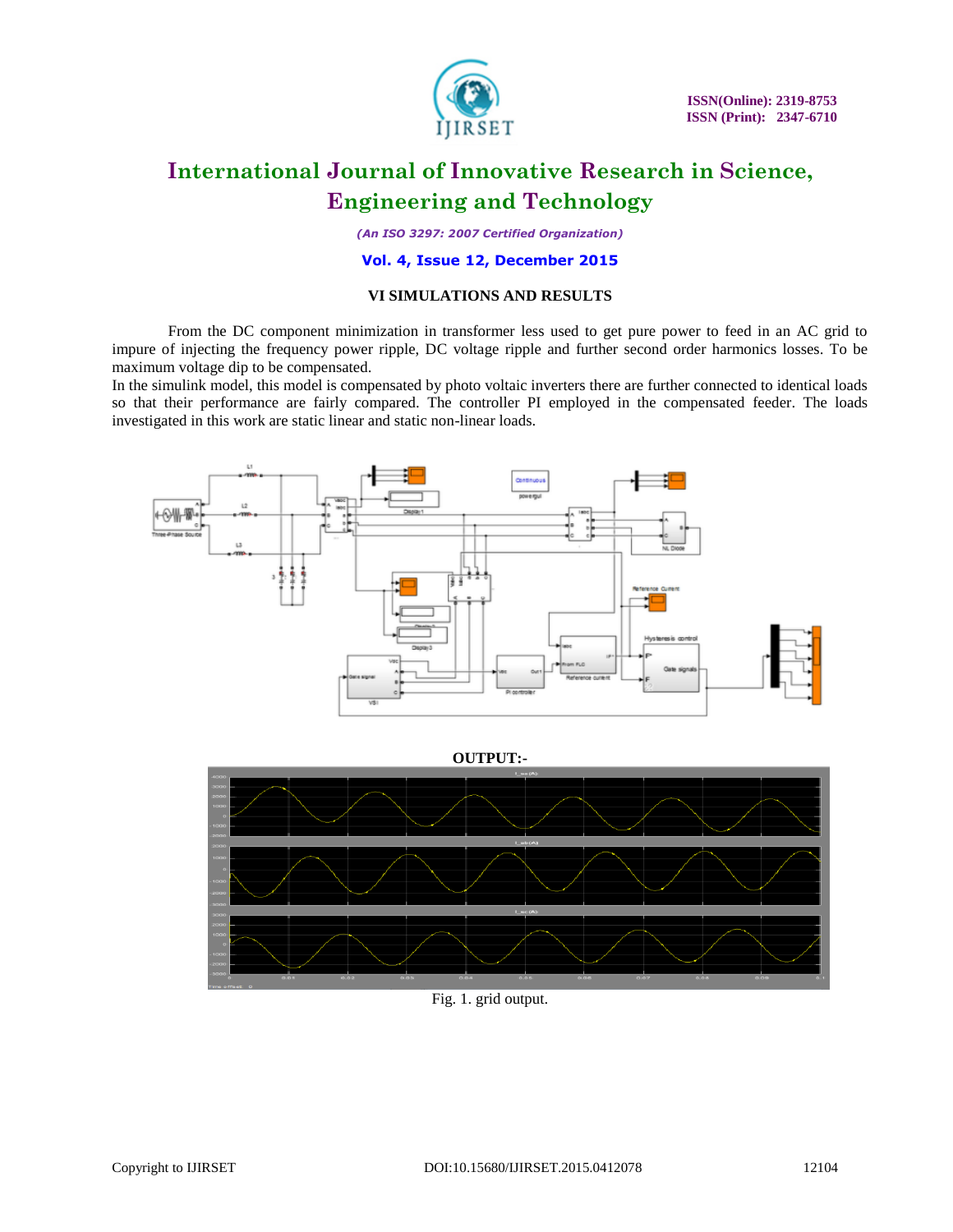

*(An ISO 3297: 2007 Certified Organization)*

**Vol. 4, Issue 12, December 2015**



Fig. 2. Voltage reference output



Fig. 3. Non linear load.



Fig. 4. reference current.

# **VII CONCLUSION**

From the Dc component minimization this paper has presented an effective method to minimize the Dc component in a three-phase transformer less grid-connected PV system. The dc component can introduce line-frequency power ripple in the system and further cause dc-link voltage ripple and second-order harmonics in the ac currents. Software